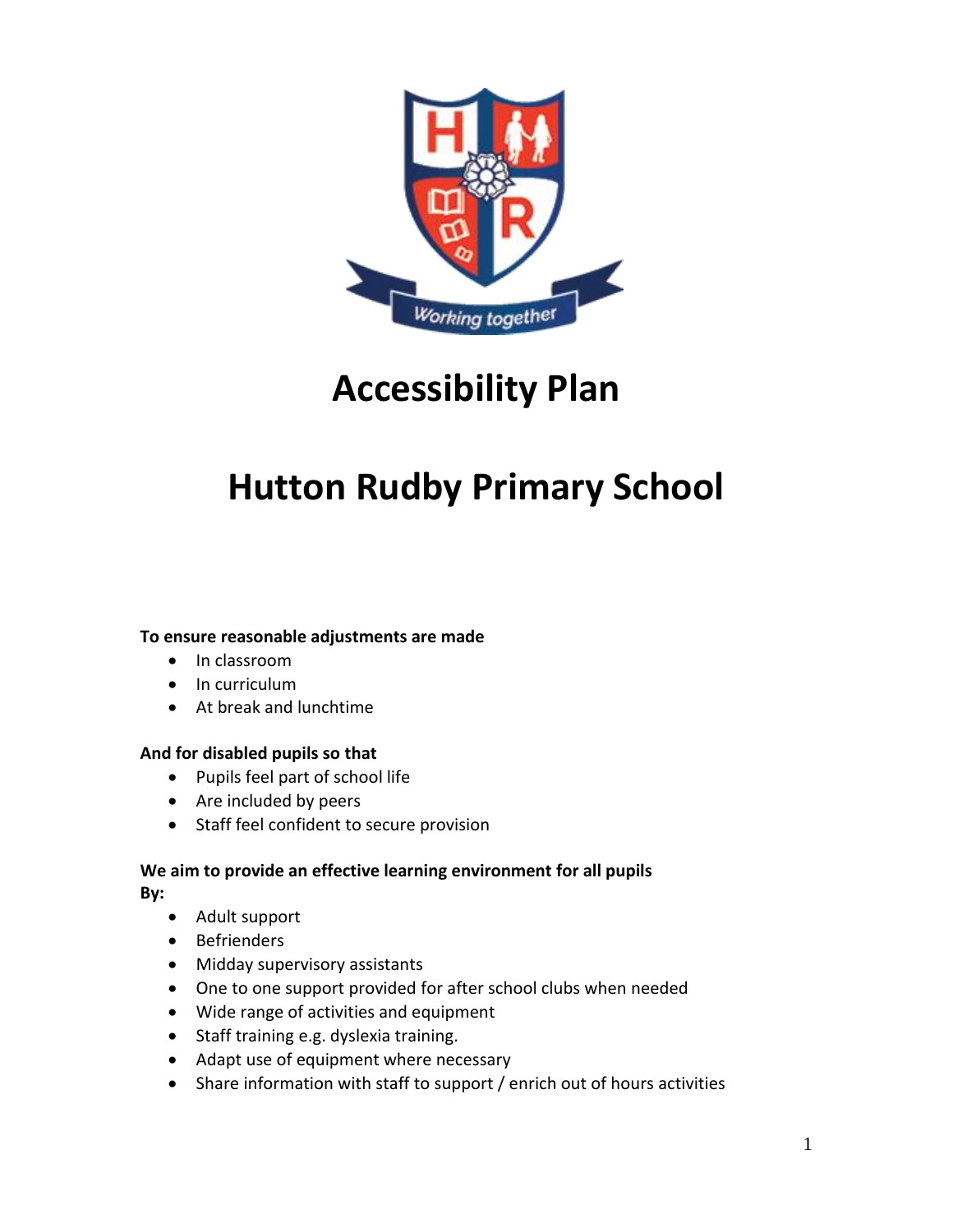# **Visits/ trips**

- Continue to encourage visits or trips to enrich the curriculum
- Make sure curriculum includes multi-cultural and multi-sensory provision
- Risk assessments provide for mobility and one to one needs
- Maintain dialogues with children and parents
- Invite to share known medical histories
- Maintain a trained workforce e.g. first aiders
- Anticipate needs
- Teachers and parents do a pre visit to support accessibility
- Use local environment for trips
- Encourage adult child ratio of 1:6 or less

# **Physical/Environment**

Learning classroom environment Keep environment tidy Provide accessible areas and accessible resources anticipating need

### **Curriculum**

What we are doing:

- Provision is made in planning for all children to access curriculum
- Use of support staff for group individual support in specific lessons
- Use of alternative methods of recording- computer/speech
- Use of external bodies for specialist support
- Use of differentiated teaching techniques. E.g. access to whole class dedicated lessons; group support and individual programmes
- The way we interpret the curriculum for individual and group needs, including placement in class, supportive groups and learning styles.
- Adjustable height tables
- Continued improvement of resources/specialist equipment
- Staff training in dealing with various disabilities e.g. how to use resources, lifting
- Knowledge of or specialist support for e.g. deafness, partially sighted, autistic, palsy etc.
- Raise awareness of parents and pupils in disabilities
- Knowledge of legislation e.g. handling children
- Outsiders talking to children to include all bullying, childline, carers etc.
- Alternative ways of recording e.g. laptops
- Clear map and name labels around school. As and when applicable (Braille).
- Large visual timetables
- Large adapted equipment e.g. calculators